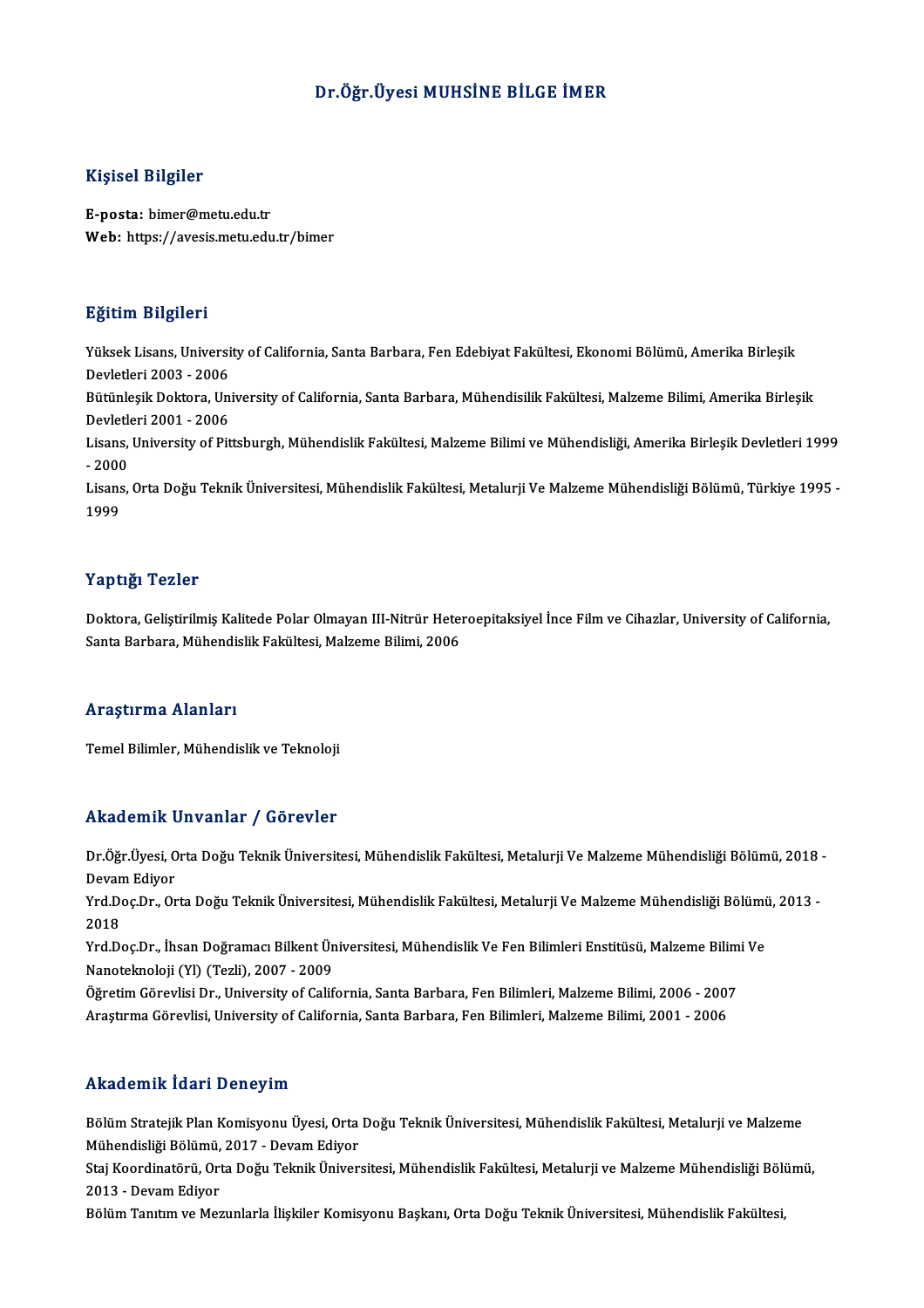## Verdiği Dersler

Verdiği Dersler<br>Engineering Materials, Lisans, 2018 - 2019, 2019 - 2020, 2020 - 2021, 2021 - 2022<br>Materials Technology Managament Lisans, 2021, 2022 MaterialsTechnology<br>Tengineering Materials, Lisans, 2018 - 2019, 2019 - 2020,<br>Materials Technology Management, Lisans, 2021 - 2022<br>TRANSPORT BUENOMENA, Lisans, 2012, 2014, 2014, 2 Engineering Materials, Lisans, 2018 - 2019, 2019 - 2020, 2020 - 2021, 2021 - 2022<br>Materials Technology Management, Lisans, 2021 - 2022<br>TRANSPORT PHENOMENA, Lisans, 2013 - 2014, 2014 - 2015, 2015 - 2016, 2016 - 2017, 2017 -Materials Technology Managemen<br>TRANSPORT PHENOMENA, Lisans<br>- 2020, 2020 - 2021, 2021 - 2022<br>Eundamentals of Materials Science TRANSPORT PHENOMENA, Lisans, 2013 - 2014, 2014 - 2015, 2015 - 2016, 2016 - 2017, 2017 - 2018, 2018 - 2019, 2019<br>- 2020, 2020 - 2021, 2021 - 2022<br>Fundamentals of Materials Science and Engineering, Lisans, 2012 - 2013, 2013 - 2020, 2020 - 2021, 2021 - 2022<br>Fundamentals of Materials Science and Engineering, Lisans, 2012 - 2013, 2013 - 2014, 2014 - 2015, 2015 - 2016, 2016 -<br>2017, 2017 - 2018, 2018 - 2019, 2019 - 2020, 2020 - 2021 Fundamentals of Materials Science and Engineering, Lisans, 2012 - 2013, 2013 - 2014, 2014 - 2015, 2015 - 2016, 2016<br>2017, 2017 - 2018, 2018 - 2019, 2019 - 2020, 2020 - 2021<br>Thin Films and Its Applications, Lisans, 2013 - 2 2017, 2017 - 2018, 2018 -<br>Thin Films and Its Applicat<br>2019 - 2020, 2020 - 2021<br>Nanoscionse and Engineer Thin Films and Its Applications, Lisans, 2013 - 2014, 2014 - 2015, 2015 - 2016, 2016 - 2017, 2017 - 2018, 2018 - 201<br>2019 - 2020, 2020 - 2021<br>Nanoscience and Engineering Principles, Yüksek Lisans, 2016 - 2017, 2017 - 2018, 2019 - 2020, 2020 - 2021<br>Nanoscience and Engineering Principles, Yüksek Lisans, 2016 - 2017, 2017 - 2018, 2018 - 2019, 2019 - 2020, 2020<br>2021, 2021 - 2022 Nanoscience and Engineering Principles, Yüksek Lisans, 2016 - 2017, 2017 - 2018, 2018 - 2019, 2019 - 2020, 2020<br>2021, 2021 - 2022<br>Materials Design Economics and Management in Materials Engineering, Lisans, 2012 - 2013, 201 2021, 2021 - 2022<br>Materials Design Economics and Management in Materials Design Economics and Management in Materials<br>Pesis Consents in Materials Science II Lisens, 2019 Materials Design Economics and Management in Materials Engineering, 1<br>2015 - 2016, 2016 - 2017, 2017 - 2018, 2018 - 2019<br>Basic Concepts in Materials Science II, Lisans, 2012 - 2013, 2013 - 2014<br>Basic Concepts in Materials 2015 - 2016, 2016 - 2017, 2017 - 2018, 2018 - 2019<br>Basic Concepts in Materials Science II, Lisans, 2012 - 2013, 2013 - 2014<br>Basic Concepts in Materials Science I, Lisans, 2013 - 2014

## Yönetilen Tezler

Yönetilen Tezler<br>Bek A., İmer M. B. , Comparison of alloyed and non-alloyed ohmic contacts in GaN/algan HEMT for Ka band radar<br>applisations, Dektore, H.CAKMAK(Öğrenei), 2020 applications, Danca<br>Bek A., İmer M. B. , Comparison of alloyed and non<br>applications, Doktora, H.ÇAKMAK(Öğrenci), 2020<br>İmer M. B., Kalkanlı A., COOLING GUBVE TUEBMAL Bek A., İmer M. B. , Comparison of alloyed and non-alloyed ohmic contacts in GaN/algan HEMT for Ka band radar<br>applications, Doktora, H.ÇAKMAK(Öğrenci), 2020<br>İmer M. B. , Kalkanlı A., COOLING CURVE THERMAL ANALYSES AND OXYG

applications, Doktora, H.ÇAKMAK(Öğrenci), 2020<br>İmer M. B. , Kalkanlı A., COOLING CURVE THERMAL ANALYSES AND OXYGEN ACTIVITY ANALYSES FOR THE ESTIMATION<br>OF MICROSTRUCTURAL PROPERTIES OF NODULAR CAST IRON, Yüksek Lisans, C.C İmer M. B. , Kalkanlı A., COOLING CURVE THERMAL ANALYSES AND OXYGEN ACTIVITY ANALYSES FOR THE ES<br>OF MICROSTRUCTURAL PROPERTIES OF NODULAR CAST IRON, Yüksek Lisans, C.ÇEHİZ(Öğrenci), 2019<br>İMER M. B. , IN 738 LC microstructu

OF MICROSTRUCTURAL PROPERTIES OF NODULAR CAST IRON, Yükse<br>İMER M. B. , IN 738 LC microstructure optimization with heat treatmen<br>properties of turbine blades, Yüksek Lisans, M.TARIK(Öğrenci), 2018<br>IMER M. B. , İNALAN H. F. İMER M. B. , IN 738 LC microstructure optimization with heat treatment and simulation to improve mechar<br>properties of turbine blades, Yüksek Lisans, M.TARIK(Öğrenci), 2018<br>İMER M. B. , ÜNALAN H. E. , Copper nanowire networ

properties of turbine blades, Yüksek Lisans, M.TARIK(Öğrenci), 2018<br>İMER M. B. , ÜNALAN H. E. , Copper nanowire network based transparent thin film heaters, Yüksek Lisans,<br>D.TİGAN(Öğrenci), 2018 IMER M. B. , ÜNALAN H. E. , Copper nanowire network based transparent thin film heaters, Yüksek Lisans,<br>D.TİGAN(Öğrenci), 2018<br>Bek A., İmer M. B. , Development of hole transport transparent conductive electrodes for n-type

D.TİGAN(Öğrenci), 2018<br>Bek A., İmer M. B. , Development of hole transpor<br>cells, Yüksek Lisans, O.AKDEMİR(Öğrenci), 2018<br>İMER M. B., Preduction and davelopment of alun Bek A., İmer M. B. , Development of hole transport transparent conductive electrodes for n-type crystalline sili<br>cells, Yüksek Lisans, O.AKDEMİR(Öğrenci), 2018<br>İMER M. B. , Production and development of aluminide coatings

cells, Yüksek Lisans, O.AKDEMİR(Öğrenci), 2018<br>İMER M. B. , Production and development of aluminide coatings by chemical vapor dep<br>superalloys for turbine engine applications, Yüksek Lisans, U.ERTÜRK(Öğrenci), 2017<br>İmer M. İMER M. B. , Production and development of aluminide coatings by chemical vapor deposition on nickel based<br>superalloys for turbine engine applications, Yüksek Lisans, U.ERTÜRK(Öğrenci), 2017<br>İmer M. B. , Çıracı S., Dana A.

superalloys for turbine engine applications, Yüksek Lisans, U.ERTÜRK(Öğrenci), 2017<br>İmer M. B. , Çıracı S., Dana A., Scanning probe microscopy for optoelectronic character<br>Lisans, M.Ürel(Öğrenci), 2010 İmer M. B. , Çıracı S., Dana A., Scanning probe microscopy for optoelectronic characterization at the nanoscale, Yüksek<br>Lisans, M.Ürel(Öğrenci), 2010<br>İmer M. B. , Çıracı S., Dana A., Enhancing light extraction efficiency o

İmer M. B., Çıracı S., Dana A., Enhancing light extraction efficiency of InGaN/GaN multi quantum well light emitting diodes

## Tasarladığı Dersler

Tasarladığı Dersler<br>Imer M. B. , Materials Technology Management, Lisans, 2021 - 2022<br>Imer M. B., Thin Films and Its Annlisations, Lisans, 2011, 2012 Inder M.B. , Materials Technology Management, Lisans, 2021 - 2<br>Imer M. B. , Thin Films and Its Applications, Lisans, 2011 - 2012 Imer M. B. , Thin Films and Its Applications, Lisans, 2011 - 2012<br>Araştırma Altyapısı Bilgileri

İmer M.B., Thin Films and Coatings Laboratory, Haziran 2016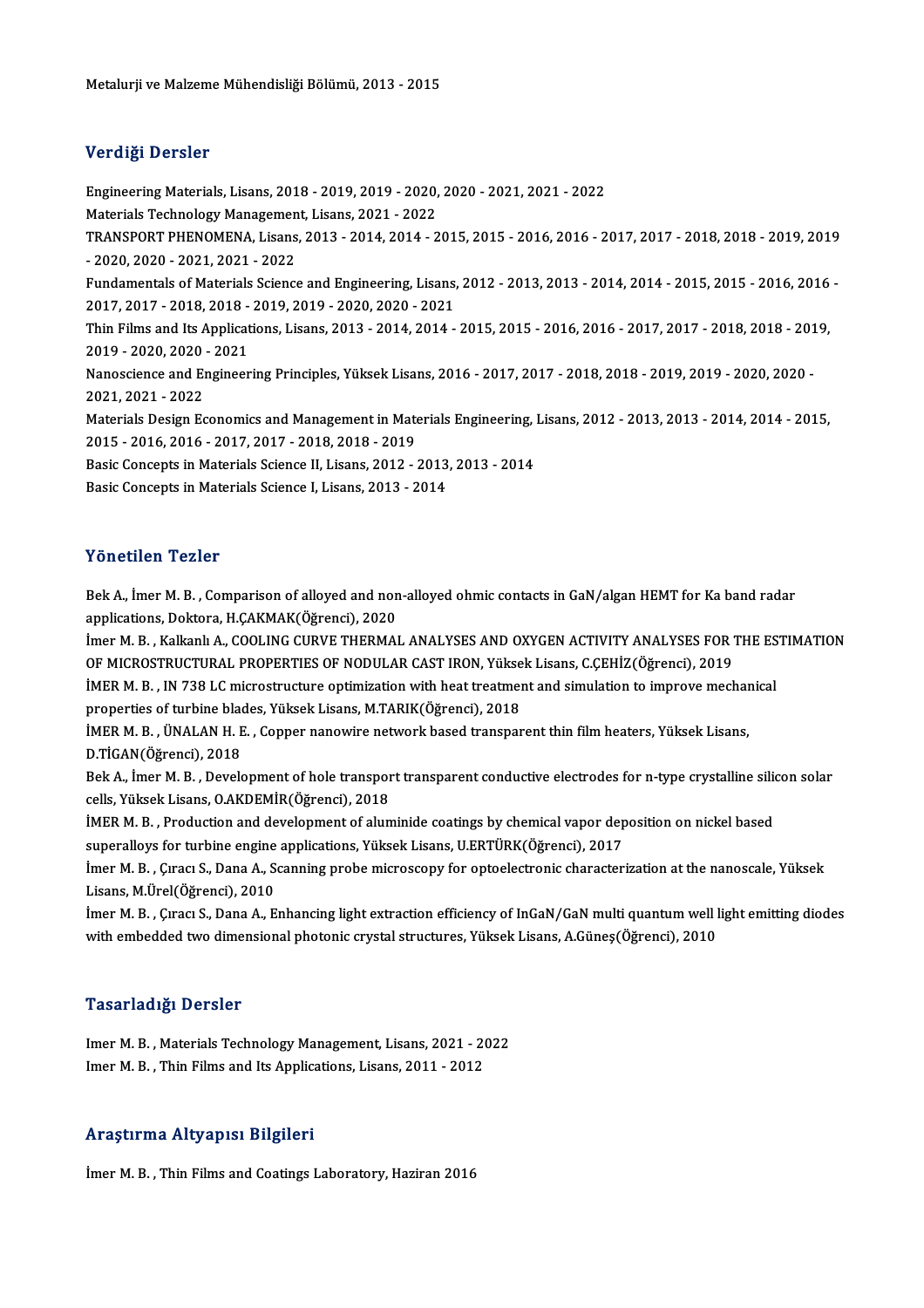## SCI, SSCI ve AHCI İndekslerine Giren Dergilerde Yayınlanan Makaleler

CI, SSCI ve AHCI İndekslerine Giren Dergilerde Yayınlanan Makaleler<br>I. A Comparative Analysis of Ternary Element Addition on Corrosion Behavior of Aluminide Coatings<br>in Harch Environmental Conditions Boot volting in addition in the direct<br>A Comparative Analysis of Ternary<br>in Harsh Environmental Conditions A Comparative An<br>in Harsh Environn<br>Erturk U., Imer M. B.<br>COPPOSION silt 77 in Harsh Environmental Conditions<br>Erturk U., Imer M. B.<br>CORROSION, cilt.77, sa.12, ss.1365-1373, 2021 (SCI İndekslerine Giren Dergi) Erturk U., Imer M. B.<br>CORROSION, cilt.77, sa.12, ss.1365-1373, 2021 (SCI İndekslerine Giren Dergi)<br>II. Nonalloyed Ohmic Contacts in AlGaN/GaN HEMTs With MOCVD Regrowth of InGaN for Ka-Band<br>Annligations CORROSION, ci<br>Nonalloyed C<br>Applications Nonalloyed Ohmic Contacts in AlGa<br>Applications<br>Cakmak H., Ozturk M., Ozbay E., Imer B.<br>JEEE TRANSACTIONS ON ELECTRON DI Applications<br>Cakmak H., Ozturk M., Ozbay E., Imer B.<br>IEEE TRANSACTIONS ON ELECTRON DEVICES, cilt.68, sa.3, ss.1006-1010, 2021 (SCI İndekslerine Giren Dergi)<br>Cara (abell sannan nanavyire natyorka fan transporant thin film b Cakmak H., Ozturk M., Ozbay E., Imer B.<br>IEEE TRANSACTIONS ON ELECTRON DEVICES, cilt.68, sa.3, ss.1006-1010, 2021 (St.<br>III. Core/shell copper nanowire networks for transparent thin film heaters<br>Tigen D. Coplit S. B. Jmen B. THE TRANSACTIONS ON ELECTRON DEVICT<br>**Core/shell copper nanowire networks**<br>Tigan D., Genlik S. P., Imer B., ÜNALAN H. E.<br>NANOTECHNOLOCY, silt 30, sa 32, 2019 (SC Core/shell copper nanowire networks for transparent thin film<br>Tigan D., Genlik S. P., Imer B., ÜNALAN H. E.<br>NANOTECHNOLOGY, cilt.30, sa.32, 2019 (SCI İndekslerine Giren Dergi)<br>High responsivity A. plane CaN based metal sem Tigan D., Genlik S. P. , Imer B., ÜNALAN H. E.<br>NANOTECHNOLOGY, cilt.30, sa.32, 2019 (SCI İndekslerine Giren Dergi)<br>IV. High responsivity A-plane GaN-based metal-semiconductor-metal photodetectors for polarization-<br>sens NANOTECHNOLOGY, cilt.<br>High responsivity A-pl<br>sensitive applications<br>Navarre A-Bivara G-Bar High responsivity A-plane GaN-based metal-semiconductor-metal pl<br>sensitive applications<br>Navarro A., Rivera C., Pereiro J., Munoz E., Imer B., DenBaars S. P. , Speck J. S.<br>APPLIED PHYSICS LETTERS, silt 94, se 21, 2009 (SCL sensitive applications<br>Navarro A., Rivera C., Pereiro J., Munoz E., Imer B., DenBaars S. P. , Speck J. S.<br>APPLIED PHYSICS LETTERS, cilt.94, sa.21, 2009 (SCI İndekslerine Giren Dergi)<br>Impreued quality perpelar a plane CaN/A Navarro A., Rivera C., Pereiro J., Munoz E., Imer B., DenBaars S. P. , Speck J. S.<br>APPLIED PHYSICS LETTERS, cilt.94, sa.21, 2009 (SCI İndekslerine Giren Dergi)<br>V. Improved quality nonpolar a-plane GaN/AlGaN UV LEDs grown w APPLIED PHYSICS LET<br>Improved quality no<br>overgrowth (SLEO)<br>Imar P. Sabmidt M. Ha Improved quality nonpolar a-plane GaN/AlGaN UV LEDs grown with sidewall lateral epit<br>overgrowth (SLEO)<br>Imer B., Schmidt M., Haskell B., Rajan S., Zhong B., Kim K., Wu F., Mates T., Keller S., Mishra U. K. , et al.<br>PHYSICA overgrowth (SLEO)<br>Imer B., Schmidt M., Haskell B., Rajan S., Zhong B., Kim K., Wu F., Mates T., Keller S., Mishra U. K. , et al.<br>PHYSICA STATUS SOLIDI A-APPLICATIONS AND MATERIALS SCIENCE, cilt.205, sa.7, ss.1705-1712, 200 Imer B., Schmidt M., Haskell B., Rajan S., Zhong B., Kim K., Wu F., Mates T., Keller S., Mishra U. K., et al. PHYSICA STATUS SOLIDI A-APPLICATIONS AND MATERIALS SCIENCE, cilt.205, sa.7, ss.1705-1712, 2008 (SCI<br>Indekslerine Giren Dergi)<br>VI. Electrical characterization of low defect density nonpolar (11(2)over-bar0) a-plane GaN grow indekslerine Giren Dergi)<br>Electrical characterization of low defect dens<br>sidewall lateral epitaxial overgrowth (SLEO)<br>Imer B. Haskall B. Bajan S. Keller S. Mishra U. K. J Electrical characterization of low defect density nonpolar (11(2)over-bar0) a-<sub>l</sub><br>sidewall lateral epitaxial overgrowth (SLEO)<br>Imer B., Haskell B., Rajan S., Keller S., Mishra U. K. , Nakamura S., Speck J. S. , DenBaars S. sidewall lateral epitaxial overgrowth (SLEO)<br>Imer B., Haskell B., Rajan S., Keller S., Mishra U. K. , Nakamura S., Speck J. S. , DenBaars S. P.<br>JOURNAL OF MATERIALS RESEARCH, cilt.23, sa.2, ss.551-555, 2008 (SCI İndeksleri Imer B., Haskell B., Rajan S., Keller S., Mishra U. K., Nakamura S., Speck J. S., DenBaars S. P.<br>JOURNAL OF MATERIALS RESEARCH, cilt.23, sa.2, ss.551-555, 2008 (SCI Indekslerine Girer<br>VII. Growth evolution in sidewall late **JOURNAL OF MATERIALS RESEARCH, cilt<br>Growth evolution in sidewall lateral<br>Imer B., Wu F., Speck J. S. , DenBaars S. P.<br>JOURNAL OF CRYSTAL CROWTH silt 306** Growth evolution in sidewall lateral epitaxial overgrowth (SLEO)<br>Imer B., Wu F., Speck J. S. , DenBaars S. P.<br>JOURNAL OF CRYSTAL GROWTH, cilt.306, sa.2, ss.330-338, 2007 (SCI İndekslerine Giren Dergi)<br>Pelarization anisotro Imer B., Wu F., Speck J. S. , DenBaars S. P.<br>JOURNAL OF CRYSTAL GROWTH, cilt.306, sa.2, ss.330-338, 2007 (SCI İndekslerine Giren Dergi)<br>VIII. Polarization anisotropy in nonpolar oriented GaN films studied by polarized phot JOURNAL OF C<mark>F</mark><br>Polarization a<br>spectroscopy<br><sup>Robn II</sup>, Misra I Polarization anisotropy in nonpolar oriented GaN films studied by po<br>spectroscopy<br>Behn U., Misra P., Grahn H. T. , Imer B., Nakamura S., DenBaars S. P. , Speck J. S.<br>puvsica status Sol IDLA APRLICATIONS AND MATERIALS SCIEN spectroscopy<br>Behn U., Misra P., Grahn H. T. , Imer B., Nakamura S., DenBaars S. P. , Speck J. S.<br>PHYSICA STATUS SOLIDI A-APPLICATIONS AND MATERIALS SCIENCE, cilt.204, sa.1, ss.299-303, 2007 (SCI<br>İndekslerine Giren Dergi) Behn U., Misra P., Grahn H. T., Imer B., Nakamura S., DenBaars S. P., Speck J. S. IX. Stability of (1(1)over-bar-00) m-plane GaN films grown by metalorganic chemical vapor deposition Imer B., Wu F., Cravens M. D., Speck J. S., DenBaars S. P. Stability of (1(1)over-bar-00) m-plane GaN films grown by metalorganic chemical vapor deposi<br>Imer B., Wu F., Cravens M. D. , Speck J. S. , DenBaars S. P.<br>JAPANESE JOURNAL OF APPLIED PHYSICS PART 1-REGULAR PAPERS BRIEF COMM Imer B., Wu F., Cravens M. D. , Speck J. S. , DenBaars S. P.<br>JAPANESE JOURNAL OF APPLIED PHYSICS PART 1-REGULAR PAPERS BRI<br>PAPERS, cilt.45, sa.11, ss.8644-8647, 2006 (SCI İndekslerine Giren Dergi)<br>Ontical polarization anis JAPANESE JOURNAL OF APPLIED PHYSICS PART 1-REGULAR PAPERS BRIEF COMMUNICATION<br>PAPERS, cilt.45, sa.11, ss.8644-8647, 2006 (SCI Indekslerine Giren Dergi)<br>X. Optical polarization anisotropy in strained A-plane GaN films on R-PAPERS, cilt.45, sa.11, ss.8644-8647, 2006 (SCI İndekslerine Giren Dergi)<br>Optical polarization anisotropy in strained A-plane GaN films on R-pla<br>Ghosh S., Misra P., Grahn H.T., Imer B., Nakamura S., DenBaars S.P., Speck J. X. Optical polarization anisotropy in strained A-plane GaN films on R-plane sapphire<br>Ghosh S., Misra P., Grahn H. T. , Imer B., Nakamura S., DenBaars S. P. , Speck J. S.<br>PHYSICA STATUS SOLIDI B-BASIC SOLID STATE PHYSICS, c Ghosh<br>PHYSIC<br>Dergi)<br>Polari: PHYSICA STATUS SOLIDI B-BASIC SOLID STATE PHYSICS, cilt.243, sa.7, ss.1441-1445, 2006 (SCI İndekslerin<br>Dergi)<br>XI. Polarization anisotropy in GaN films for different nonpolar orientations studied by polarized<br>nhatanaflatana Dergi)<br>Polarization anisotropy in GaN<br>photoreflectance spectroscopy<br>Misra B. Bobn II, Brandt O. Crabn I Polarization anisotropy in GaN films for different nonpolar orientation<br>photoreflectance spectroscopy<br>Misra P., Behn U., Brandt O., Grahn H., Imer B., Nakamura S., DenBaars S., Speck J.<br>APPLIED PHYSICS LETTERS silt 99 sa 1 photoreflectance spectroscopy<br>Misra P., Behn U., Brandt O., Grahn H., Imer B., Nakamura S., DenBaars S., Speck<br>APPLIED PHYSICS LETTERS, cilt.88, sa.16, 2006 (SCI İndekslerine Giren Dergi)<br>Impreued quality (11(2)eyer bar Q) Misra P., Behn U., Brandt O., Grahn H., Imer B., Nakamura S., DenBaars S., Speck J.<br>APPLIED PHYSICS LETTERS, cilt.88, sa.16, 2006 (SCI İndekslerine Giren Dergi)<br>XII. Improved quality (11(2)over-bar-0) a-plane GaN with side APPLIED PHYSICS LETTERS, cilt.88,<br>Improved quality (11(2)over-b.<br>Imer B., Wu F., DenBaars S., Speck J.<br>APPLIED PHYSICS LETTERS, cilt.99 Improved quality (11(2)over-bar-0) a-plane GaN with sidewall later<br>Imer B., Wu F., DenBaars S., Speck J.<br>APPLIED PHYSICS LETTERS, cilt.88, sa.6, 2006 (SCI İndekslerine Giren Dergi)<br>Polarized photoroflastanea apastrossonu o Imer B., Wu F., DenBaars S., Speck J.<br>APPLIED PHYSICS LETTERS, cilt.88, sa.6, 2006 (SCI Indekslerine Giren Dergi)<br>XIII. Polarized photoreflectance spectroscopy of strained A-plane GaN films on R-plane sapphire<br>Check S. Mis APPLIED PHYSICS LETTERS, cilt.88, sa.6, 2006 (SCI İndekslerine Giren l<br><mark>Polarized photoreflectance spectroscopy of strained A-plane</mark> G<br>Ghosh S., Misra P., Grahn H., Imer B., Nakamura S., DenBaars S., Speck J.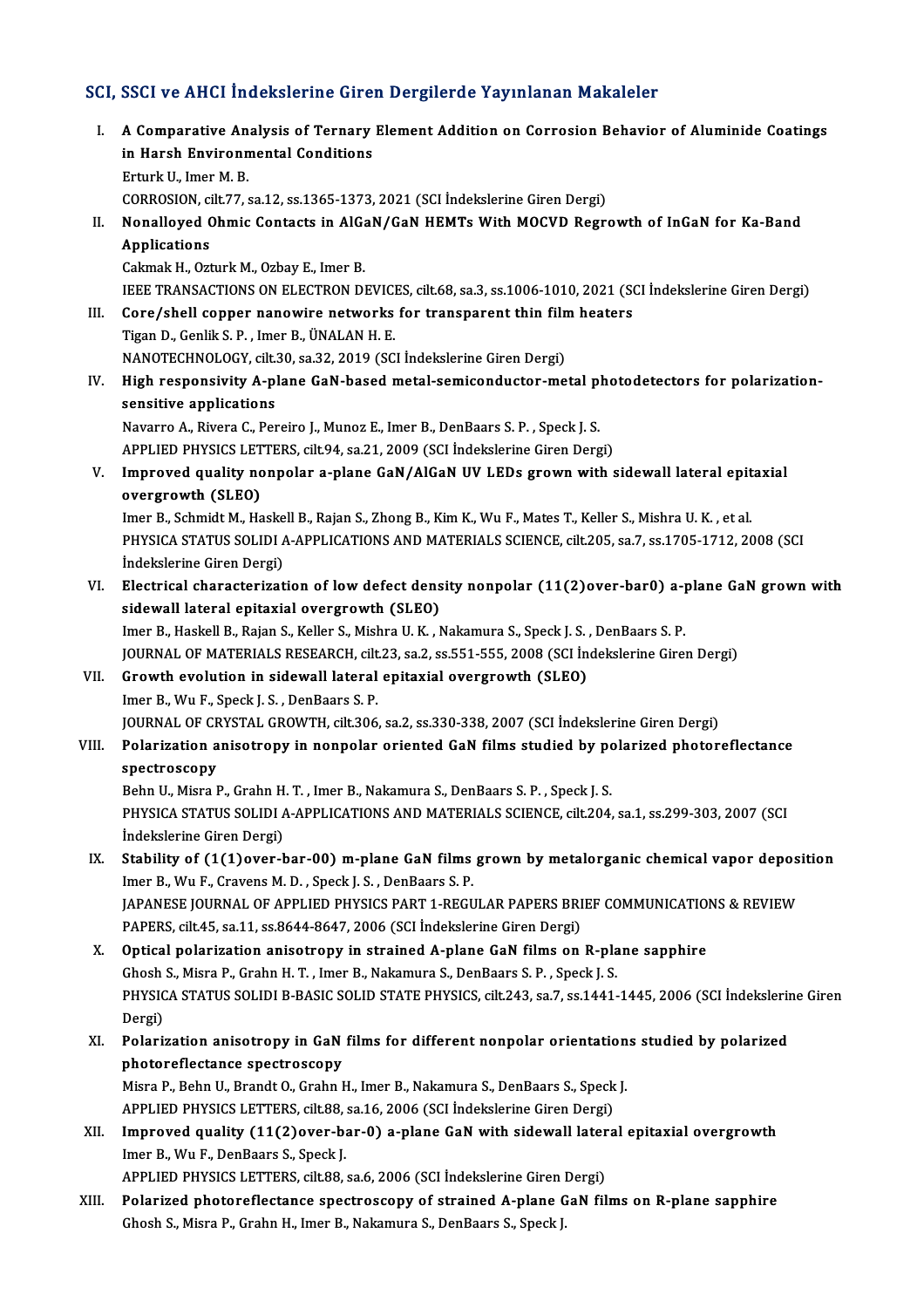JOURNAL OF APPLIED PHYSICS, cilt.98, sa.2, 2005 (SCI İndekslerine Giren Dergi)

- JOURNAL OF APPLIED PHYSICS, cilt.98, sa.2, 2005 (SCI Indekslerine Giren Dergi)<br>XIV. Intensity dependent time-resolved photoluminescence studies of GaN/AlGaN multiple quantum wells JOURNAL OF APPLIED PHYSICS, cilt.98, sa.2, 2005 (SCI Indekslerine Giren Dergi)<br>Intensity dependent time-resolved photoluminescence studies of GaN/AlGaN i<br>of varying well width on laterally overgrown a-plane and planar c-pl Intensity dependent time-resolved photoluminescence studies of GaN/AlGaN multip<br>of varying well width on laterally overgrown a-plane and planar c-plane GaN<br>Garrett G., Shen H., Wraback M., Imer B., Haskell B., Speck J., Ke of varying well width on laterally overgrown a-plane and planar c-plane GaN<br>Garrett G., Shen H., Wraback M., Imer B., Haskell B., Speck J., Keller S., Nakamura S., DenBaars S.<br>PHYSICA STATUS SOLIDI A-APPLICATIONS AND MATER Garrett G., Shen H., Wraba<br>PHYSICA STATUS SOLIDI *I*<br>İndekslerine Giren Dergi)<br>Crouth of thick (11(2) PHYSICA STATUS SOLIDI A-APPLICATIONS AND MATERIALS SCIENCE, ci<br>
indekslerine Giren Dergi)<br>
XV. Growth of thick (11(2)over-bar0) GaN using a metal interlayer<br>
Tayorniar B. Imar B. DanBaars S. Glarke D.
- Indekslerine Giren Dergi)<br>XV. Growth of thick (11(2)over-bar0) GaN using a metal interlayer<br>Tavernier P., Imer B., DenBaars S., Clarke D. Growth of thick (11(2)over-bar0) GaN using a metal interlayer<br>Tavernier P., Imer B., DenBaars S., Clarke D.<br>APPLIED PHYSICS LETTERS, cilt.85, sa.20, ss.4630-4632, 2004 (SCI İndekslerine Giren Dergi)<br>Misrostrustural evoluti Tavernier P., Imer B., DenBaars S., Clarke D.<br>APPLIED PHYSICS LETTERS, cilt.85, sa.20, ss.4630-4632, 2004 (SCI İndekslerine Giren Dergi)<br>XVI. Microstructural evolution of a-plane GaN grown on a-plane SiC by metalorganic ch
- APPLIED PH<br>Microstruct<br>deposition<br>Crayon M M Microstructural evolution of a-plane GaN grown on a-plane SiC b<br>deposition<br>Craven M., Wu F., Chakraborty A., Imer B., Mishra U., DenBaars S., Speck J.<br>APPLIED PHYSICS LETTERS silt 94, 89 8 89 1291 1292 2004 (SCL Indeksl.

deposition<br>Craven M., Wu F., Chakraborty A., Imer B., Mishra U., DenBaars S., Speck J.<br>APPLIED PHYSICS LETTERS, cilt.84, sa.8, ss.1281-1283, 2004 (SCI İndekslerine Giren Dergi)

## Diğer Dergilerde Yayınlanan Makaleler

Iger Dergilerde Yayınlanan Makaleler<br>I. Development of AZO TCOs with ALD for HEMT and HJSC Solar Cell Applications<br>Tugual D. Colmok H. Örboy E. Imer M. P. The Carpinson of Azo TCOs with ALD<br>Tugrul D., Cakmak H., Özbay E., Imer M. B.<br>Iournal of Polytechnie, silt 24, se 3, se 1, E. Development of AZO TCOs with ALD for HEMT and HJSC Solar Cell A<br>Tugrul D., Cakmak H., Özbay E., Imer M. B.<br>Journal of Polytechnic, cilt.24, sa.3, ss.1-5, 2021 (Hakemli Üniversite Dergisi)

# 1991) Journal ol Polytechnic, cht.24, sa.3, ss.1-5, 2021 (Hakemii Universite Dergisi)<br>Hakemli Kongre / Sempozyum Bildiri Kitaplarında Yer Alan Yayınlar

| Hakemli Kongre / Sempozyum Bildiri Kitaplarında Yer Alan Yayınlar |                                                                                                                    |
|-------------------------------------------------------------------|--------------------------------------------------------------------------------------------------------------------|
| L                                                                 | Comparison of ALD grown AZO and ZnO Thin Film Heater Performances                                                  |
|                                                                   | Tugrul D., Doganay D., Ünalan H. E., Imer M. B.                                                                    |
|                                                                   | Materials Research Society (MRS) Fall 2021, Massachusetts, Amerika Birleşik Devletleri, 6 - 08 Aralık 2021, ss.1   |
| Н.                                                                | ALD grown AZO contacts for AlGaN/GaN HEMT Device Applications                                                      |
|                                                                   | Cakmak H., Tugrul D., Esen H., Yilmaz D., Özbay E., Imer M. B.                                                     |
|                                                                   | International Conference on Advanced Materials Science & Engineering and High Tech Devices Applications -          |
|                                                                   | ICMATSE, Ankara, Türkiye, 2 - 04 Ekim 2020, cilt.1, sa.1, ss.58-59                                                 |
| III.                                                              | Development of AZO TCOs with ALD for HEMT and HJSC solar cell applications                                         |
|                                                                   | Tugrul D., Cakmak H., Özbay E., Imer M. B.                                                                         |
|                                                                   | International Conference on Advanced Materials Science & Engineering and High Tech Device Applications -           |
|                                                                   | ICMATSE, Ankara, Türkiye, 2 - 04 Ekim 2020, cilt.1, sa.1, ss.54-55                                                 |
| IV.                                                               | Aluminum Doped Zinc Oxide by Atomic Layer Deposition for Device Applications                                       |
|                                                                   | Çakmak H., Yılmaz D., Öztürk M., İmer M. B., Özbay E.                                                              |
|                                                                   | 21. Ulusal Optik, Elektro-Optik ve Fotonik Çalıştayı, İstanbul, Türkiye, 06 Eylül 2019                             |
| V.                                                                | Post-annealing Temperature Effect on Electrical Properties of Al2O3 Films on Silicon by Atomic                     |
|                                                                   | Layer Deposition for Solar Cell Applications                                                                       |
|                                                                   | Dönerçark E, İmer M. B., Turan R.                                                                                  |
|                                                                   | MRS Fall Meeting & Exhibit 2018, Massachusetts, Amerika Birleşik Devletleri, 25 Kasım 2018 - 30 Kasım 2019,        |
|                                                                   | ss 956                                                                                                             |
| VI.                                                               | Transparent Thin-Film Heaters Based on Atomic Layer Deposited Oxides onto Copper Nanowire                          |
|                                                                   | <b>Networks</b>                                                                                                    |
|                                                                   | Ünalan H. E., Tigan D., Polat Genlik S., İmer M. B.                                                                |
|                                                                   | Materials Research Society Fall Meeting 2018, Massachusetts, Amerika Birleşik Devletleri, 25 - 30 Kasım 2018, ss.1 |
| VII.                                                              | Transparent Thin Film Heaters Based on Copper Nanowire Networks                                                    |
|                                                                   | Tigan D., Polat Genlik S., İmer M. B., Ünalan H. E.                                                                |
|                                                                   | 19th International Metallurgy and Materials Congress, İstanbul, Türkiye, 25 - 27 Ekim 2018, ss.584                 |
| 71 I I                                                            | Connor Nanowing Notwork Transport Thin Film Hostone                                                                |

VIII. Copper Nanowire Network Transparent Thin-Film Heaters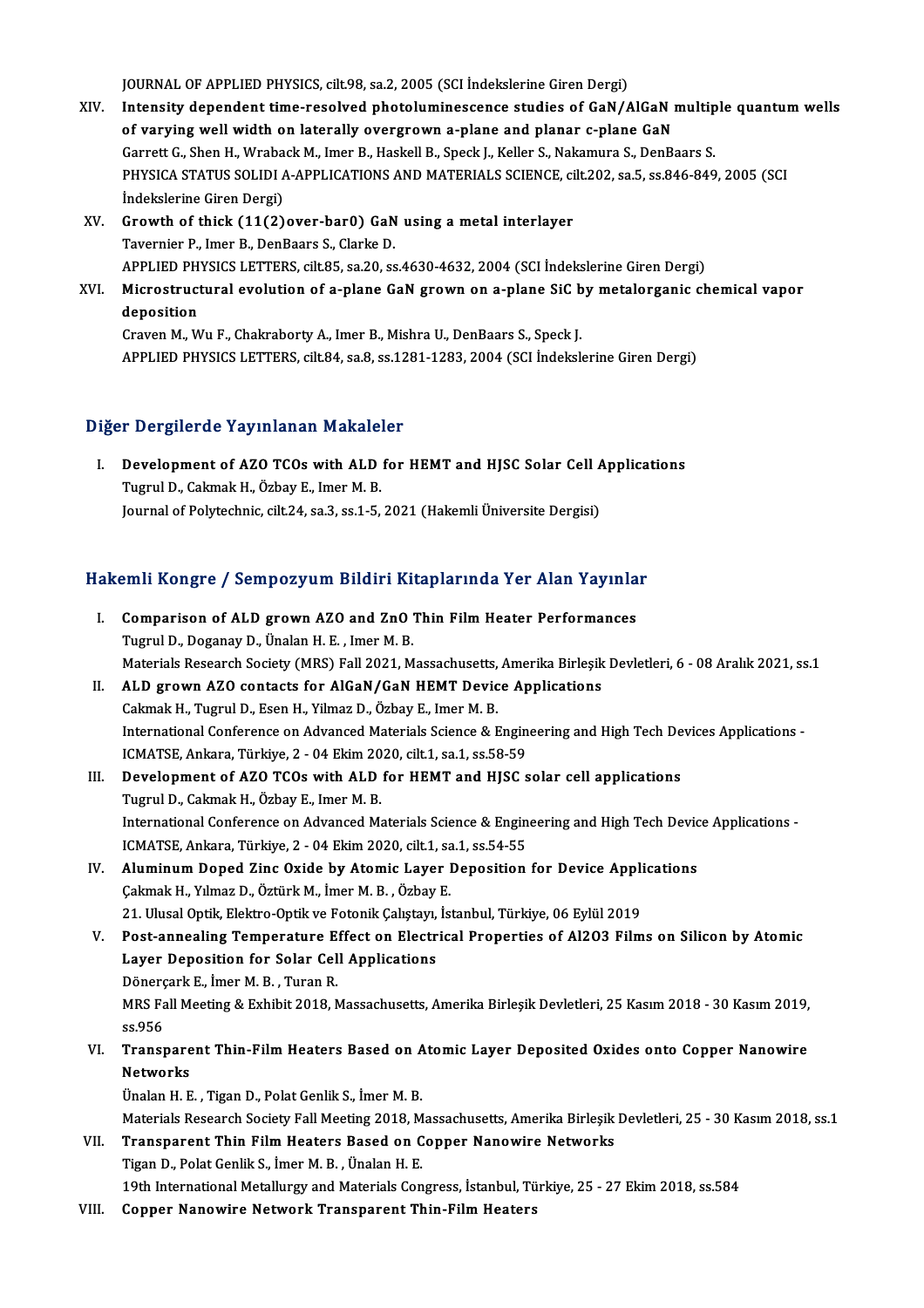tigan d., POLAT GENLİK S., İMER M. B. , ÜNALAN H. E.<br>MPS Fell Mesting 2017, 26 Kesun 2017 tigan d., POLAT GENLİK S., İMER M. B. , İ<br>MRS Fall Meeting 2017, 26 Kasım 2017<br>A Componative Anglysis of Tennony

IX. A Comparative Analysis of Ternary Element Addition on Corrosion Behavior of Aluminide Coatings MRS Fall Meeting 2017, 26 Kasım 2017<br>A Comparative Analysis of Ternary<br>in Harsh Environmental Conditions<br>ERTÜRK U. İMER M. B A Comparative Analy<br>in Harsh Environme:<br>ERTÜRK U., İMER M. B.<br>44th International Con in Harsh Environmental Conditions<br>ERTÜRK U., İMER M. B.<br>44th International Conference on Metallurgical Coatings and Thin Films – ICMCTF, SAN DIEGO, Amerika Birleşik<br>Devletleri 24, .28 Nisan 2017 ERTÜRK U., İMER M. B.<br>44th International Conference<br>Devletleri, 24 - 28 Nisan 2017<br>Modelling of IN 738 I C Alle 44th International Conference on Metallurgical Coatings and Thin Films – ICMCTF, SAN DIEGO, Amerika Birleşik<br>Devletleri, 24 - 28 Nisan 2017<br>X. Modelling of IN 738 LC Alloy Mechanical Properties based on Microstructural Evo Devletleri, 24 - 28 Nisan 2017<br>Modelling of IN 738 LC Alloy Mechanical<br>for Different Heat Treatment Conditions<br>POVP47 M.T. İMEP M.P Modelling of IN 738 LC<br>for Different Heat Trea<br>BOYRAZ M. T. , İMER M. B.<br>44th International Confere for Different Heat Treatment Conditions<br>BOYRAZ M. T. , İMER M. B.<br>44th International Conference on Metallurgical Coatings and Thin Films – ICMCTF, SAN DIEGO, Amerika Birleşik<br>Dovlatlari 24, .28 Nisan 2017 BOYRAZ M. T. , İMER M. B.<br>44th International Conference<br>Devletleri, 24 - 28 Nisan 2017<br>Sustainability in PD Labe Devletleri, 24 - 28 Nisan 2017<br>XI. Sustainability in RD Labs İMERM.B. Sustainability in RD Labs<br>İMER M. B.<br>Yeni Türkiye Stratejik Araştırma Merkezi (YTSAM), Uluslararası Bilim ve Teknoloji Konferansı, Ankara, Türkiye, 3 -İMER M. B.<br>Yeni Türkiye St<br>06 Ekim 2016<br>Aluminide Go Yeni Türkiye Stratejik Araştırma Me<br>06 Ekim 2016<br>XII. Aluminide Coating Simulations<br>POVRAZ M.T. İMER M.R. 06 Ekim 2016<br>Aluminide Coating Simu<br>BOYRAZ M. T. , İMER M. B.<br>THEPMAM İsmin Türkiye BOYRAZ M. T., İMER M. B.<br>THERMAM, İzmir, Türkiye, 1 - 03 Eylül 2016 BOYRAZ M. T. , İMER M. B.<br>THERMAM, İzmir, Türkiye, 1 - 03 Eylül 2016<br>XIII. Optimization of chemical vapor deposition process parameters for aluminizing<br>ERTÜRK U. İMER M. B THERMAM, İzmir, Türk<br>Optimization of chen<br>ERTÜRK U., İMER M. B.<br>THEPMAM, İzmir, Türk Optimization of chemical vapor deposition pro<br>ERTÜRK U., İMER M. B.<br>THERMAM, İzmir, Türkiye, 1 Eylül - 03 Haziran 2016<br>A Comparative Analysis of Silver Napovire Net ERTÜRK U., İMER M. B.<br>THERMAM, İzmir, Türkiye, 1 Eylül - 03 Haziran 2016<br>XIV. A Comparative Analysis of Silver Nanowire Network Indium Tin Oxide and Traditional Metal Contacts<br>for Nitride Light Emitting Diodes THERMAM, İzmir, Türkiye, 1 Eylül - 03<br>A Comparative Analysis of Silver<br>for Nitride Light Emitting Diodes A Comparative Analysis of Silver Nanowire |<br>for Nitride Light Emitting Diodes<br>Açan M. B., COŞKUN Ş., ÜNALAN H. E., İMER M. B.<br>MPS Fell Meeting' 2015–29 Kesum - 04 Aralık 2011 for Nitride Light Emitting Diodes<br>Açan M. B. , COŞKUN Ş., ÜNALAN H. E. , İMER M. B.<br>MRS Fall Meeting' 2015, 29 Kasım - 04 Aralık 2015<br>III Nitrides Best New and Then Açan M. B. , COŞKUN Ş., ÜNALAN H.<br>MRS Fall Meeting' 2015, 29 Kasım -<br>XV. III Nitrides Past Now and Then<br>MEP M. B MRS Fall M<br>III Nitride<br>İMER M. B.<br>SSL TP 201 III Nitrides Past Now and Then<br>İMER M. B.<br>SSL-TR 2013 - International Workshop on Solid State Lighting Technologies and Research 2013: LEDs and OLEDs,<br>İstanbul Türkiye 20, 21 Ağustes 2012 İMER M. B.<br>SSL-TR 2013 - International Workshop<br>İstanbul, Türkiye, 20 - 21 Ağustos 2013<br>Cleanneom Misne Nanefebnisation I SSL-TR 2013 - International Workshop on Solid State Lighting Te<br>İstanbul, Türkiye, 20 - 21 Ağustos 2013<br>XVI. Cleanroom Micro Nanofabrication Process Technology III İstanbul, Türkiye, 20 - 21 Ağustos 2013<br>Cleanroom Micro Nanofabrication Process Technology III<br>İMER M. B. Cleanroom Micro Nanofabrication Process Technology III<br>IMER M. B.<br>UNAM International Workshop on Cleanroom Training for Critical Sustainable Technologies – Renewable Energy,<br>Ankana Türkiye 24 Harinan, 06 Temmus 2012 İMER M. B.<br>UNAM International Workshop on Cleanroom Tı<br>Ankara, Türkiye, 24 Haziran - 06 Temmuz 2013<br>The Euneneen Commission Danube Strates UNAM International Workshop on Cleanroom Training for Critical Sustainable Technologies – Renewable Energy,<br>Ankara, Türkiye, 24 Haziran - 06 Temmuz 2013<br>XVII. The European Commission Danube Strategy as a West East co o Ankara<br><mark>The Eu</mark><br>Value<br>iMED N The Euro<sub>l</sub><br>Value<br>İMER M. B.<br>Manufuro Value<br>İMER M. B.<br>Manufture Village Workshop, 6th International Working Conference-Total Quallity Management – Advanced and<br>Intelligent Annreaches, Belgrade, Subistan Ve Karadağ 6, 11 Hagiran 2011 IMER M. B.<br>Manufture Village Workshop, 6th International Working Conference-Total Q<br>Intelligent Approaches, Belgrade, Sırbistan Ve Karadağ, 6 - 11 Haziran 2011<br>Nanatakralajide Değer Yaratma Ar Ge Bulus İnayasyan ve Girisim XVIII. Nanoteknolojide Değer Yaratma Ar Ge Buluş İnovasyon ve Girişimcilik<br>İMER M. B. Intelligent Approaches, Belgrade, Sırbistan Ve Karadağ, 6 - 11 Haziran 2011 Nanoteknolojide Değer Yaratma Ar Ge Buluş İnovasyon ve Girişimcilik<br>İMER M. B.<br>Hacettepe Üniversitesi Nanoteknoloji Günleri 'xx11, Ankara, Türkiye, 3 - 04 Mayıs 2011<br>Enitavial Matarial Thin Eilm Crowth Techniques Equipment XIX. Epitaxial Material Thin Film Growth Techniques Equipment Theory<br>IMER M. B. Hacettepe<br>**Epitaxial l<br>İMER M. B.**<br>IIMAM Inte Epitaxial Material Thin Film Growth Techniques Equipment Theory<br>İMER M. B.<br>UNAM International Workshop on Cleanroom Training, Ankara, Türkiye, 21 Haziran - 04 Temmuz 2010<br>Technology Investment Strategies in European Energy iMER M. B.<br>UNAM International Workshop on Cleanroom Training, Ankara, Türkiye, 21 Haziran - 04 Temmuz 2010<br>XX. Technology Investment Strategies in European Energy Market and the Role of Industry and<br>Asadamia Callabarati UNAM International Worksl<br>Technology Investment S<br>Academia Collaboration<br>IMER M P Technolog<br>Academia<br>İMER M. B.<br>EU Beseare Academia Collaboration<br>1<br>EU Research Connection 2009, PRAG, Çek Cumhuriyeti, 7 - 08 Mayıs 2009 iMER M. B.<br>EU Research Connection 2009, PRAG, Çek Cumhuriyeti, 7<br>XXI. A New Revolution in Technology Nanotechnology<br>IMER M. B EU Researe<br><mark>A New Re</mark><br>İMER M. B.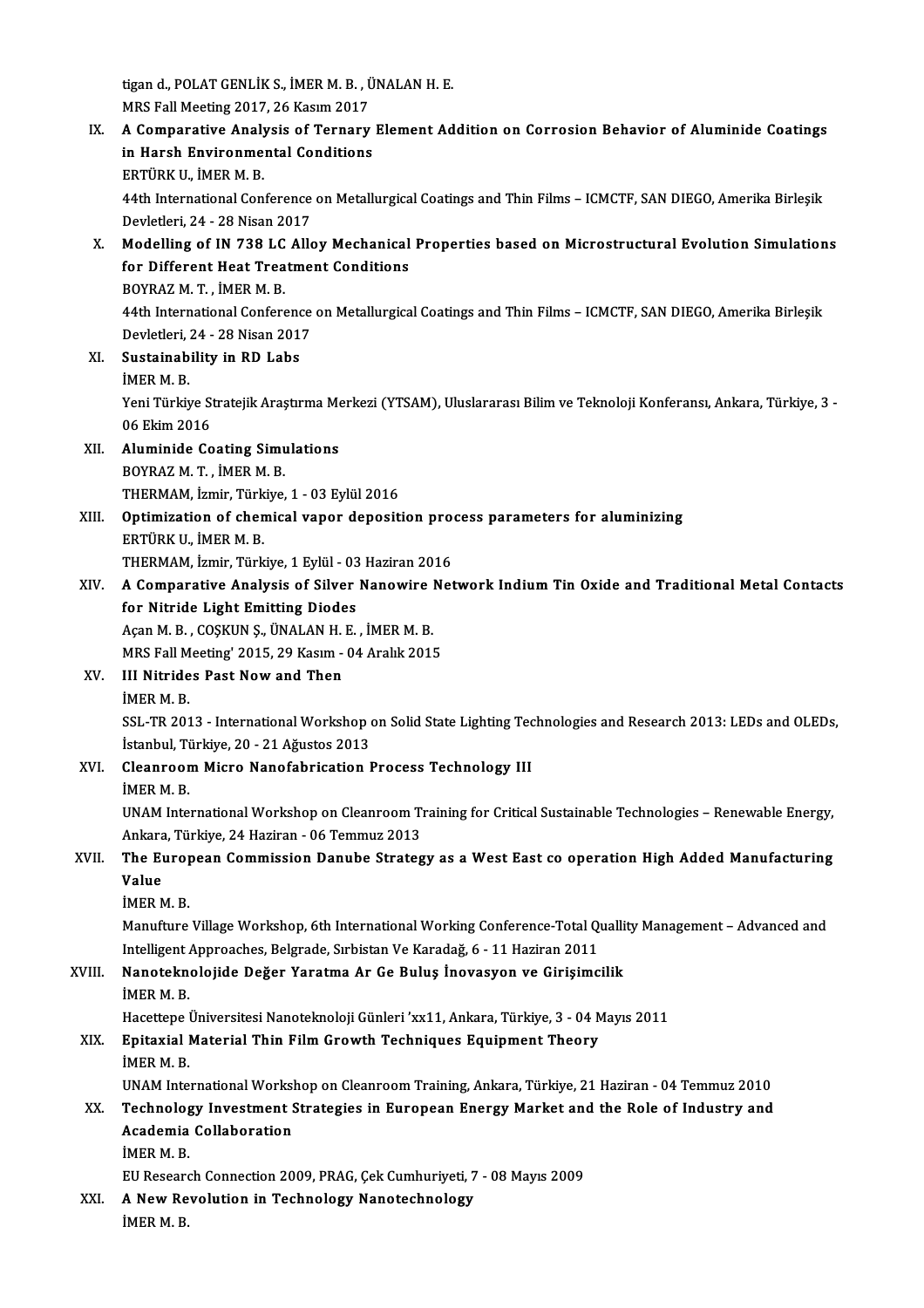International Fair of Bucharest (TIB) 2008, BÜKREŞ, Romanya, 10 - 12 Ekim 2008<br>MOCVD büyütme metadu ve teorisi

International Fair of Bucharest (TIB) 20<br>XXII. MOCVD büyütme metodu ve teorisi<br>iMER M B Internation<br>**MOCVD** bi<br>İMER M. B.<br>Estenik Me MOCVD büyütme metodu ve teorisi<br>İMER M. B.<br>Fotonik Malzemeler ve Aygitlar Lisansustu Yaz Okulu, Sivas, Türkiye, 19 - 23 Mayıs 2008

- XXIII. Temperature-dependent radiative lifetimes of excitons in non-polar GaN/AlGaN quantum wells Rudin S., Garrett G. A., Shen H., Wraback M., Imer B., Haskell B., Speck J. S., Keller S., Nakamura S., DenBaars S. P. Temperature-dependent radiative lifetimes of excitons in non-polar GaN/AlGaN quantum wells<br>Rudin S., Garrett G. A. , Shen H., Wraback M., Imer B., Haskell B., Speck J. S. , Keller S., Nakamura S., DenBaars S. P.<br>28th Inter Rudin S., Garrett G. A. , She<br>28th International Confere<br>2006, cilt.893, ss.315-316<br>Belerization Anisotrony 28th International Conference on the Physics of Semiconductors (ICPS-28), Vienna, Avusturya, 24 - 28 Temmuz<br>2006, cilt.893, ss.315-316<br>XXIV. Polarization Anisotropy in Nonpolar GaN films studied by polarized photoreflectan
- 2006, cilt.893, ss.315-316<br>Polarization Anisotropy in Nonpolar GaN films studied by polarized photore<br>BEHN U., MISRA P., GRAHN H., İMER M. B. , NAKAMURA S., DENBAARS S. P. , SPECK J. S.<br>The International Symposium on Blue Polarization Anisotropy in Nonpolar GaN films studied by polarized photoreflectance spectroscopy<br>BEHN U., MISRA P., GRAHN H., İMER M. B. , NAKAMURA S., DENBAARS S. P. , SPECK J. S.<br>The International Symposium on Blue Laser BEHN U., MISRA P., GRAHN H., İMER M. B. , NAKAMURA S., DENBAARS S. P. , SPECK J. S.<br>The International Symposium on Blue Laser and Light Emitting Diodes (ISBLLED) 2006, Montpellier, Fransa, 15 -<br>19 Mayıs 2006
- XXV. Temperature depedent Radiative Lifetime of Excitons in Non polar GaN AlGaN Quantum Wells 19 Mayıs 2006<br>Temperature depedent Radiative Lifetime of Excitons in Non polar GaN AlGaN Quantum Wells<br>RUDIN S., GARRETT G., SHEN P., WRABACK M., İMER M. B. , HASKELL B., SPECK J. S. , KELLER S., NAKAMURA S.,<br>DENRAARS S. R Temperature<br>RUDIN S., GARRI<br>DENBAARS S. P.<br><sup>IEEE</sup> Internation RUDIN S., GARRETT G., SHEN P., WRABACK M., İMER M. B. , HASKELL B., SPECK J. S. , KELLER S., NAKAMURA S.,<br>DENBAARS S. P.<br>IEEE International Semiconductor Device Research Symposium, BETHESDA, Amerika Birleşik Devletleri, 7

DENBAARS S. P.<br>IEEE International Semiconductor Device Research Symposium, BETHESDA, Amerika Birleşik Devletleri, 7 - 09<br>Aralık 2005 IEEE International Semiconductor Device Research Symposium, BETHESDA, Amerika Birleşik Devletleri, 7 - 09<br>Aralık 2005<br>XXVI. A New Approach to Defect Reduction in Non polar a GaN Sidewall Lateral Epitaxial Overgrowth SLEO

- Aralık 2005<br>A New Approach to Defect Reduction in N<br>İMER M. B. , WU F., SPECK J. S. , DENBAARS S. P.<br>6th International Conference on Nitride Semise A New Approach to Defect Reduction in Non polar a GaN Sidewall Lateral Epitaxial Overgrowth SI<br>IMER M. B. , WU F., SPECK J. S. , DENBAARS S. P.<br>6th International Conference on Nitride Semiconductors (ICNS), Bremen, Almanya
- IMER M. B., WU F., SPECK J. S., DENBAARS S. P.<br>6th International Conference on Nitride Semiconductors (ICNS), Bremen, Almanya, 29 Ağustos<br>XXVII. Optical Polarization Anisotropy in Strained A Plane GaN Films on R Plane Sapp 6th International Conference on Nitride Semiconductors (ICNS), Bremen, Almanya, 29 Ağu<br>Optical Polarization Anisotropy in Strained A Plane GaN Films on R Plane Sapph<br>GHOSH S., MISRA P., GRAHN H. T. , İMER M. B. , NAKAMURA Optical Polarization Anisotropy in Strained A Plane GaN Films on R Plane Sapphire<br>GHOSH S., MISRA P., GRAHN H. T. , İMER M. B. , NAKAMURA S., DENBAARS S. P. , SPECK J. S.<br>6th International Conference on Nitride Semiconduct GHOSH S., MISRA P., GRAHN H. T. , İMER M. B. , NAKAMURA S., DENBAARS S. P. , SPECK J. S.<br>6th International Conference on Nitride Semiconductors (ICNS), Bremen, Almanya, 29 Ağustos - 02 Eylül 2005<br>XXVIII. Growth of Planar N
- **6th International Conf**<br>Growth of Planar N<br>Deposition MOCVD<br>IMEP M P WILE SPI Growth of Planar Non Polar 1 1 0 0 m Pla:<br>Deposition MOCVD<br>İMER M. B. , WU F., SPECK J. S. , DENBAARS S. P.<br>47th Electronic Materials Conference (EMC), Se Deposition MOCVD<br>İMER M. B. , WU F., SPECK J. S. , DENBAARS S. P.<br>47th Electronic Materials Conference (EMC), Santa-Barbara, Amerika Birleşik Devletleri, 22 - 24 Haziran 2005<br>Structural and electrical sharastariration of a

IMER M. B., WU F., SPECK J. S., DENBAARS S. P.<br>47th Electronic Materials Conference (EMC), Santa-Barbara, Amerika Birleşik Devletleri, 2<br>XXIX. Structural and electrical characterization of a-plane GaN grown on a-plane SiC 47th Electronic Materials Conference (EMC), Santa-Barbara, Amerika Birleşik Devlet<br>Structural and electrical characterization of a-plane GaN grown on a-plan<br>Craven M., Chakraborty A., Imer B., Wu F., Keller S., Mishra U., Structural and electrical characterization of a-plane GaN grown on a-plane SiC<br>Craven M., Chakraborty A., Imer B., Wu F., Keller S., Mishra U., Speck J., DenBaars S.<br>5th International Conference on Nitride Semiconductors ( Craven M., Cha<br>5th Internation<br>ss.2132-2135<br>Microstructu 5th International Conference on Nitride Semiconductors (ICNS-5), Nara, Japonya, 25<br>ss.2132-2135<br>XXX. Microstructure Evolution in BZT Ceramics Processed at Low Temperature<br>iMER M. B. NETTI ESUIR L. BUILE R.

ss.2132-2135<br>Microstructure Evolution in BZT<br>İMER M. B. , NETTLESHIP I., PHULE P.<br>102nd Annual Meeting Eunesition of 102nd Annual Meeting Exposition of American Ceramic Society, ST. LOUIS, Amerika Birleşik Devletleri, 29 Nisan -<br>03 Mayıs 2001 IMER M. B., NETTLESHIP I., PHULE P.

## Desteklenen Projeler

Desteklenen Projeler<br>YERCİ S., İMER M. B. , AYAN A., Yükseköğretim Kurumları Destekli Proje, Boşluk üzerinde germanyum yapısının metal<br>vardımlı asındırma ve tavlama ile üretilmesi 2017–2019 yardımlı ve tavlama ve tavlama ve tavlama ve tavlama ve tavlama ile üretilmesi, 2017 - 2019<br>1997-yılımlı aşındırma ve tavlama ile üretilmesi, 2017 - 2019<br>1998-yılım ve Yükseköğretim Kurumları Destekli Preje, SIKI YERCİ S., İMER M. B. , AYAN A., Yükseköğretim Kurumları Destekli Proje, Boşluk üzerinde germanyum yapısının m<br>yardımlı aşındırma ve tavlama ile üretilmesi, 2017 - 2019<br>İMER M. B. , Yükseköğretim Kurumları Destekli Proje, S

yardımlı aşındırma ve tavlama ile üretilmesi, 2017 - 2019<br>İMER M. B. , Yükseköğretim Kurumları Destekli Proje, SIKILANMIŞ GRAFİTLİ D(<br>TERMAL ANALİZİYLE KATILAŞMA MORFOLOJİSİNİN KONTROLÜ, 2017 - 2017<br>İMER M. B. , Yükseköğre İMER M. B., Yükseköğretim Kurumları Destekli Proje, SIKILANMIŞ GRAFİTLİ DÖKME DEMİRLERDE KAPALI KAP<br>TERMAL ANALİZİYLE KATILAŞMA MORFOLOJİSİNİN KONTROLÜ, 2017 - 2017<br>İMER M. B., Yükseköğretim Kurumları Destekli Proje, SIKIŞ

TERMAL ANALİZİYLE KATILAŞMA MORFOLOJİSİNİN KONTROLÜ, 2017 - 2017<br>İMER M. B. , Yükseköğretim Kurumları Destekli Proje, SIKIŞTIRMA VE YÜKSEK<br>METAL MATRİXLİ KOMPOZİT ÜRETİMİ, 2017 - 2017 İMER M. B. , Yükseköğretim Kurumları Destekli Proje, SIKIŞTIRMA VE YÜKSEK BASINÇLI KALIP DÖKÜM YÖNTEMİYLE METAL MATRİXLİ KOMPOZİT ÜRETİMİ, 2017 - 2017<br>YERCİ S., AYAN A., İMER M. B. , Yükseköğretim Kurumları Destekli Proje,

METAL MATRİXLİ KOMPOZİT ÜRETİMİ, 2017 - 2017<br>YERCİ S., AYAN A., İMER M. B. , Yükseköğretim Kurumları I<br>yardımlı aşındırma ve tavlama ile üretilmesi, 2016 - 2016<br>İMER M. B., Yükseköğretim Kurumları Destekli Breje Plan YERCİ S., AYAN A., İMER M. B. , Yükseköğretim Kurumları Destekli Proje, Boşluk üzerinde silisyum yapısının meta<br>yardımlı aşındırma ve tavlama ile üretilmesi, 2016 - 2016<br>İMER M. B. , Yükseköğretim Kurumları Destekli Proje,

İMER M. B. , Yükseköğretim Kurumları Destekli Proje, Plazmonik Yapılar ile Mavi LED'lerin Kuvantum Veriminin<br>Arttırılması, 2013 - 2015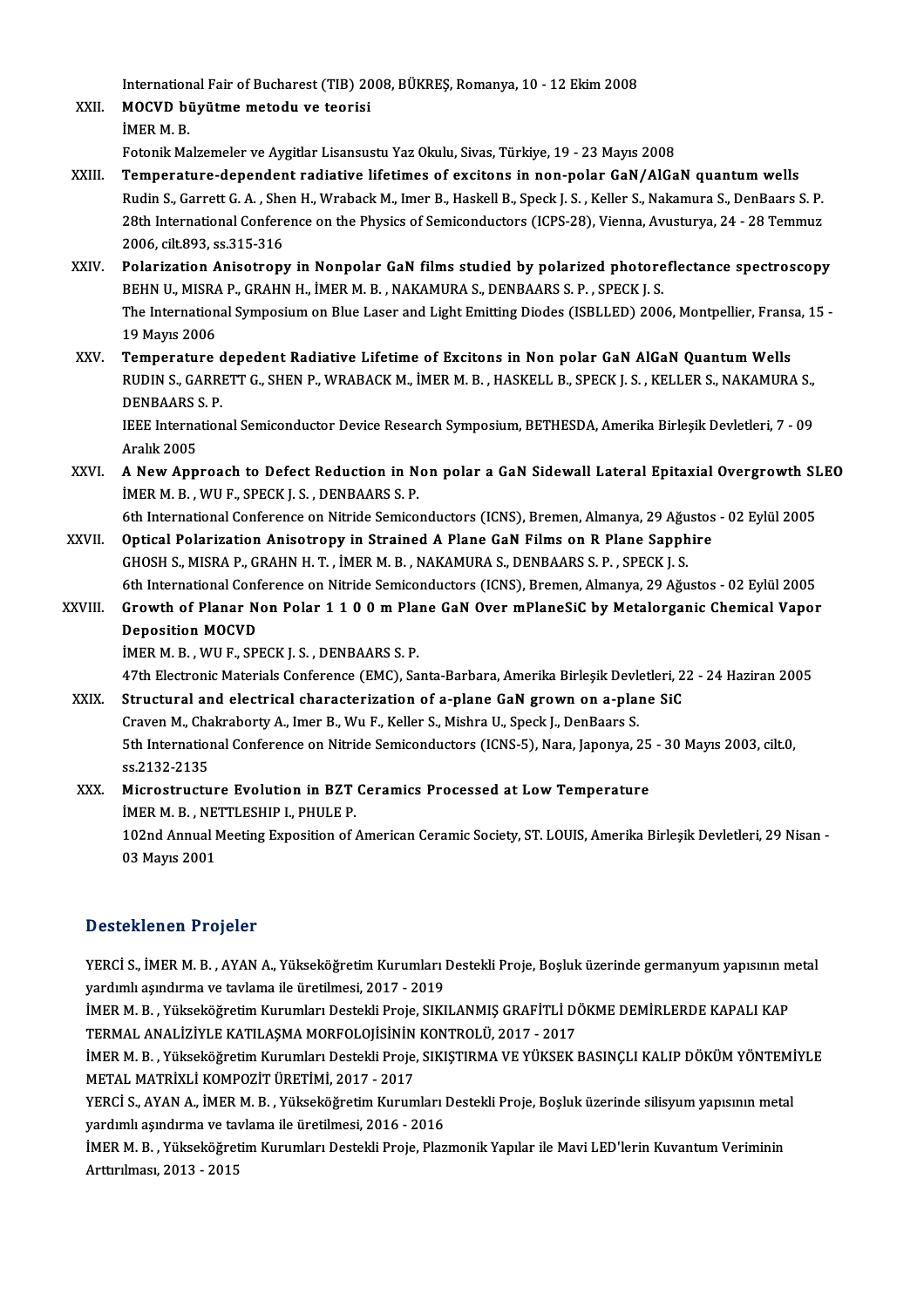## Patent

Imer M.B., Denbaars S., Speck J., Nakamura S., Growth of planar non-polar {1-1 0 0} m-plane gallium nitride with metalorganic chemical vapor deposition (MOCVD), Patent, BÖLÜM G Fizik, Buluşun Tescil No: 7338828, İlk Tescil, 2008 İmer M. B. , Denbaars S., Speck J., Nakamura S., Growth of planar non-polar {1-1 0 0} m-plane gallium nitride with<br>metalorganic chemical vapor deposition (MOCVD), Patent, BÖLÜM G Fizik, Buluşun Tescil No: 7338828 , İlk Tes metalorganic chemical vapor deposition (MOCVD), Patent, BÖLÜM G Fizik, Buluşun Tescil<br>İmer M. B. , Denbaars S., Speck J., Defect reduction of non-polar and semi-polar III-Nitride:<br>overgrowth (SLEO), Patent, BÖLÜM G Fizik, overgrowth (SLEO), Patent, BÖLÜM G Fizik, Buluşun Tescil No: 7361576 , İlk Tescil, 2008<br>Bilimsel Hakemlikler

Bilimsel Hakemlikler<br>TÜBİTAK Projesi, 1501 - Sanayi Ar-Ge Projeleri Destekleme Programı, Orta Doğu Teknik Üniversitesi, Türkiye, Kasım<br>2021 21111<br>TÜBİT<br>2021<br>TÜBİT TÜBİTAK Projesi, 1501 - Sanayi Ar-Ge Projeleri Destekleme Programı, Orta Doğu Teknik Üniversitesi, Türkiye, Kasım<br>2021<br>TÜBİTAK Projesi, 1001 - Bilimsel ve Teknolojik Araştırma Projelerini Destekleme Programı, Özyeğin Ünive 2021<br>TÜBİTAK Pre<br>Mayıs 2021<br>TÜPİTAK Pre TÜBİTAK Projesi, 1001 - Bilimsel ve Teknolojik Araştırma Projelerini Destekleme Programı, Özyeğin Üniversitesi, Türkiye<br>Mayıs 2021<br>TÜBİTAK Projesi, 1001 - Bilimsel ve Teknolojik Araştırma Projelerini Destekleme Programı, A Mayıs 2021<br>TÜBİTAK Pre<br>Mayıs 2021<br>TÜPİTAK Pre TÜBİTAK Projesi, 1001 - Bilimsel ve Teknolojik Araştırma Projelerini Destekleme Programı, Ankara Üniversitesi, Türki<br>Mayıs 2021<br>TÜBİTAK Projesi, 1509 - TÜBİTAK Uluslararası Sanayi Ar-Ge Projeleri Destekleme Programı, BOSCH Mayıs<br>TÜBİT<br>2020<br>Tüpit TÜBİTAK Projesi, 1509 - TÜBİTAK Uluslararası Sanayi Ar-Ge Projeleri Destekleme Programı, BOSCH, Türkiye, Ağustos<br>2020<br>TÜBİTAK Projesi, 3001 - Başlangıç Ar-Ge Projeleri Destekleme Programı, Alanya Alaaddin Keykubat Üniversi 2020<br>TÜBİTAK Projesi, 3001 - Başlangıç Ar-Ge Projeleri Destekleme Programı, Alanya Alaaddin Keykubat Üniversitesi, Türkiye,<br>Temmuz 2020 TÜBİTAK Projesi, 3001 - Başlangıç Ar-Ge Projeleri Destekleme Programı, Alanya Alaaddin Keykubat Ünivers<br>Temmuz 2020<br>TÜBİTAK Projesi, 2244 - TÜBİTAK Sanayi Doktora Programı Projesi, Gazi Üniversitesi, Türkiye, Nisan 2020<br>TÜ TÜBİTAK Projesi, 1001 - Bilimsel ve Teknolojik Araştırma Projelerini Destekleme Programı, İnönü Üniversitesi, Türkiye,<br>Temmuz 2019 TÜBİTAK Proje<br>TÜBİTAK Proje<br>Temmuz 2019<br>TÜPİTAK Proje TÜBİTAK Projesi, 1001 - Bilimsel ve Teknolojik Araştırma Projelerini Destekleme Programı, İnönü Üniversitesi, Türkiy<br>Temmuz 2019<br>TüBİTAK Projesi, 1001 - Bilimsel ve Teknolojik Araştırma Projelerini Destekleme Programı, Yıl Temmuz 2019<br>TÜBİTAK Projesi, 1001<br>Türkiye, Temmuz 2019<br>TÜBİTAK Projesi, 1001 TÜBİTAK Projesi, 1001 - Bilimsel ve Teknolojik Araştırma Projelerini Destekleme Programı, Yıldız Teknik Üniversitesi,<br>Türkiye, Temmuz 2019<br>Türkiye, Temmuz 2010 Türkiye, Temmuz 2019<br>TÜBİTAK Projesi, 1001<br>Türkiye, Temmuz 2019<br>TÜBİTAK Projesi, 1001 TÜBİTAK Projesi, 1001 - Bilimsel ve Teknolojik Araştırma Projelerini Destekleme Programı, Erzurum Teknik Üniversitesi,<br>Türkiye, Temmuz 2019<br>TÜBİTAK Projesi, 1001 - Bilimsel ve Teknolojik Araştırma Projelerini Destekleme Pr Türkiye, Temmuz 2019<br>TÜBİTAK Projesi, 1001 - Bilimsel ve Teknolojik Araştırma Projelerini Destekleme Programı, Erciyes Üniversitesi, Türkiye,<br>Temmuz 2019 TÜBİTAK Projesi, 1001 - Bilimsel ve Teknolojik Araştırma Projelerini Destekleme Programı, Erciyes Üniversit<br>TüBİTAK Projesi, 1507 - TÜBİTAK KOBİ Ar-Ge Başlangıç Destek Programı, APSILON, Türkiye, Temmuz 2018<br>TÜBİTAK Projes Temmuz 2019<br>TÜBİTAK Projesi, 1507 - TÜBİTAK KOBİ Ar-Ge Başlangıç Destek Programı, APSILON, Türkiye, Temmuz 2<br>TÜBİTAK Projesi, 1501 - Sanayi Ar-Ge Projeleri Destekleme Programı, VESTEL, Türkiye, Temmuz 2018<br>TÜBİTAK Projesi, TÜBİTAK Projesi, 1507 - TÜBİTAK KOBİ Ar-Ge Başlangıç Destek Programı, APSILON, Türkiye, Temmuz 2018<br>TÜBİTAK Projesi, 1501 - Sanayi Ar-Ge Projeleri Destekleme Programı, VESTEL, Türkiye, Temmuz 2018<br>TÜBİTAK Projesi, 1512 - G TÜBİTAK Projesi, 1501 - Sanayi Ar-Ge Projeleri Destekleme Programı, VESTEL, Türkiye, Temmuz 2018<br>TÜBİTAK Projesi, 1512 - Girişimcilik Aşamalı Destek Programı, GİRİŞİMCİLER İÇİN GEÇİCİ KURULUŞ, Türkiye, Mayıs 2018<br>TÜBİTAK P TÜBİTAK Projesi, 1512 - Girişimcilik Aşamalı Destek Programı, GİRİŞİMCİLER İÇİN GEÇİCİ KURULUŞ, Türkiye, Mayıs 2018<br>TÜBİTAK Projesi, 1512 - Girişimcilik Aşamalı Destek Programı, GİRİŞİMCİLER İÇİN GEÇİCİ KURULUŞ, Türkiye, M TÜBİTAK Projesi, 1512 - Girişimcilik Aşamalı Destek Programı, GİRİŞİMCİLER İÇİN GEÇİCİ KURULUŞ, Türkiye, Mayıs 2018<br>TÜBİTAK Projesi, 1512 - Girişimcilik Aşamalı Destek Programı, GİRİŞİMCİLER İÇİN GEÇİCİ KURULUŞ, Türkiye, M TÜBİTAK Projesi, 1512 - Girişimcilik Aşamalı Destek Programı, GİRİŞİMCİLER İÇİN GEÇİCİ KURULUŞ, Türkiye, Mayıs 2018<br>TÜBİTAK Projesi, 1512 - Girişimcilik Aşamalı Destek Programı, GİRİŞİMCİLER İÇİN GEÇİCİ KURULUŞ, Türkiye, M TÜBİTAK Projesi, 1512 - Girişimcilik Aşamalı Destek Programı, GİRİŞİMCİLER İÇİN GEÇİCİ KURULUŞ, Türkiye, Mayıs 2018<br>TÜBİTAK Projesi, 1512 - Girişimcilik Aşamalı Destek Programı, GİRİŞİMCİLER İÇİN GEÇİCİ KURULUŞ, Türkiye, M TÜBİTAK Projesi, 1512 - Girişimcilik Aşamalı Destek Programı, GİRİŞİMCİLER İÇİN GEÇİCİ KURULUŞ, Türkiye, Mayıs 2018<br>TÜBİTAK Projesi, 1512 - Girişimcilik Aşamalı Destek Programı, GİRİŞİMCİLER İÇİN GEÇİCİ KURULUŞ, Türkiye, M TÜBİTAK Projesi, 1512 - Girişimcilik Aşamalı Destek Programı, GİRİŞİMCİLER İÇİN GEÇİCİ KURULUŞ, Türkiye, Mayıs 2018<br>TÜBİTAK Projesi, 1512 - Girişimcilik Aşamalı Destek Programı, GİRİŞİMCİLER İÇİN GEÇİCİ KURULUŞ, Türkiye, M TÜBİTAK Projesi, 1512 - Girişimcilik Aşamalı Destek Programı, GİRİŞİMCİLER İÇİN GEÇİCİ KURULUŞ, Türkiye, Mayıs 2018<br>TÜBİTAK Projesi, 1512 - Girişimcilik Aşamalı Destek Programı, GİRİŞİMCİLER İÇİN GEÇİCİ KURULUŞ, Türkiye, M TÜBİTAK Projesi, 1512 - Girişimcilik Aşamalı Destek Programı, GİRİŞİMCİLER İÇİN GEÇİCİ KURULUŞ, Türkiye, Mayıs 2018<br>TÜBİTAK Projesi, 1512 - Girişimcilik Aşamalı Destek Programı, GİRİŞİMCİLER İÇİN GEÇİCİ KURULUŞ, Türkiye, M TÜBİTAK Projesi, 1512 - Girişimcilik Aşamalı Destek Programı, GİRİŞİMCİLER İÇİN GEÇİCİ KURULUŞ, Türkiye, Mayıs 2018 TÜBİTAK Projesi, 1512 - Girişimcilik Aşamalı Destek Programı, GİRİŞİMCİLER İÇİN GEÇİCİ KURULUŞ, Türkiye, Mayıs 2018<br>TÜBİTAK Projesi, 1512 - Girişimcilik Aşamalı Destek Programı, GİRİŞİMCİLER İÇİN GEÇİCİ KURULUŞ, Türkiye, M TÜBİTAK Projesi, 1512 - Girişimcilik Aşamalı Destek Programı, GİRİŞİMCİLER İÇİN GEÇİCİ KURULUŞ, Türkiye, Mayıs 201<br>TÜBİTAK Projesi, 1512 - Girişimcilik Aşamalı Destek Programı, GİRİŞİMCİLER İÇİN GEÇİCİ KURULUŞ, Türkiye, Ma TÜBİTAK Projesi, 1512 - Girişimcilik Aşamalı Destek Programı, GİRİŞİMCİLER İÇİN GEÇİCİ KURULUŞ, Türkiye, Mayıs 2018<br>TÜBİTAK Projesi, 1511 - TÜBİTAK Öncelikli Alanlar Araştırma Teknoloji Geliştirme ve Yenilik P. D. P., ASEL TÜBİTAK Projesi, 1512 - Girişimcilik Aşamalı Destek Programı, GİRİŞİMCİLER İÇİN GEÇİCİ KURULUŞ, Türkiye, Ekim 2017 Kasım 2017<br>TÜBİTAK Projesi, 1512 - Girişimcilik Aşamalı Destek Programı, GİRİŞİMCİLER İÇİN GEÇİCİ KURULUŞ, Türkiye, Ekim 2017<br>TÜBİTAK Projesi, 1512 - Girişimcilik Aşamalı Destek Programı, GİRİŞİMCİLER İÇİN GEÇİCİ KURULUŞ, TÜBİTAK Projesi, 1512 - Girişimcilik Aşamalı Destek Programı, GİRİŞİMCİLER İÇİN GEÇİCİ KURULUŞ, Türkiye, Ekim 2017<br>TÜBİTAK Projesi, 1512 - Girişimcilik Aşamalı Destek Programı, GİRİŞİMCİLER İÇİN GEÇİCİ KURULUŞ, Türkiye, Ek TÜBİTAK Projesi, 1512 - Girişimcilik Aşamalı Destek Programı, GİRİŞİMCİLER İÇİN GEÇİCİ KURULUŞ, Türkiye, Ekim 2017<br>TÜBİTAK Projesi, 1512 - Girişimcilik Aşamalı Destek Programı, GİRİŞİMCİLER İÇİN GEÇİCİ KURULUŞ, Türkiye, Ek TÜBİTAK Projesi, 1512 - Girişimcilik Aşamalı Destek Programı, GİRİŞİMCİLER İÇİN GEÇİCİ KURULUŞ, Türkiye, Ekim 2017<br>TÜBİTAK Projesi, 1512 - Girişimcilik Aşamalı Destek Programı, GİRİŞİMCİLER İÇİN GEÇİCİ KURULUŞ, Türkiye, Ek TÜBİTAK Projesi, 1512 - Girişimcilik Aşamalı Destek Programı, GİRİŞİMCİLER İÇİN GEÇİCİ KURULUŞ, Türkiye, Ekim 2017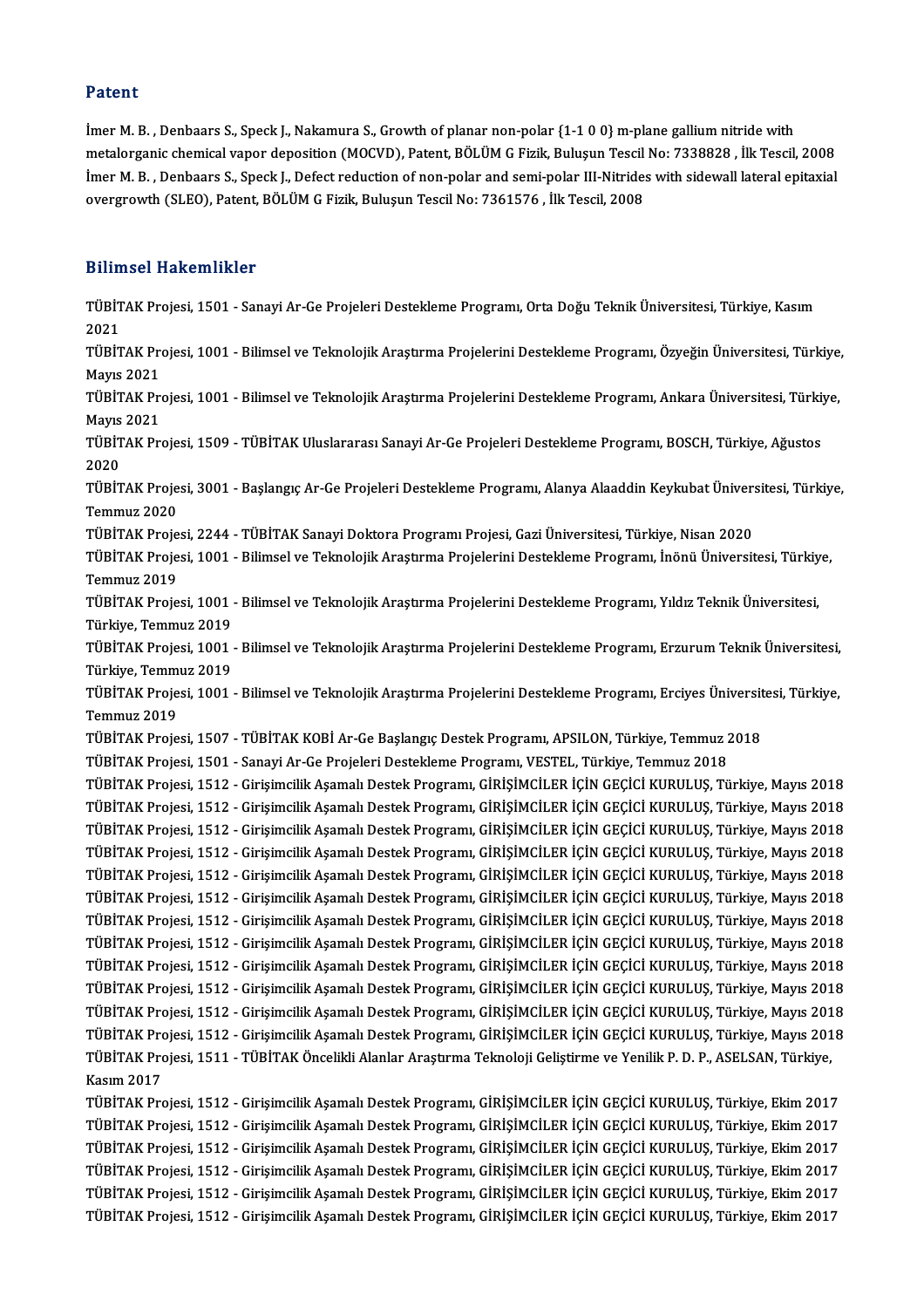TÜBİTAK Projesi, 1003 - Öncelikli Alanlar Ar-Ge Projeleri Destekleme Programı, TUBITAK MAM, Türkiye, Ağustos 2017<br>Türkinek Projesi, 1003 - Öncelikli Alanlar Ar-Ge Projeleri Destekleme Programı, Abdullah Gül Üniversitesi, T TÜBİTAK Projesi, 1003 - Öncelikli Alanlar Ar-Ge Projeleri Destekleme Programı, TUBITAK MAM, Türkiye, Ağustos 2<br>TÜBİTAK Projesi, 1003 - Öncelikli Alanlar Ar-Ge Projeleri Destekleme Programı, Abdullah Gül Üniversitesi, Türki TÜBİTAK Proje<br>TÜBİTAK Proje<br>Ağustos 2017<br>TÜBİTAK Proje TÜBİTAK Projesi, 1003 - Öncelikli Alanlar Ar-Ge Projeleri Destekleme Programı, Abdullah Gül Üniversitesi, Türkiye,<br>Ağustos 2017<br>TÜBİTAK Projesi, 1003 - Öncelikli Alanlar Ar-Ge Projeleri Destekleme Programı, İzmir Katip Çel TÜBİTAK Projesi, 1003 - Öncelikli Alanlar Ar-Ge Projeleri Destekleme Programı, İzmir Katip Çelebi Üniversitesi, Türkiye, TÜBİTAK Projesi, 1003 - Öncelikli Alanlar Ar-Ge Projeleri Destekleme Programı, İzmir Katip Çelebi Üniversitesi, Türkiye<br>Ağustos 2017<br>TÜBİTAK Projesi, 1512 - Girişimcilik Aşamalı Destek Programı, GİRİŞİMCİLER İÇİN GEÇİCİ KU Ağuste<br>TÜBİT<br>2017<br>Tüpit TÜBİTAK Projesi, 1512 - Girişimcilik Aşamalı Destek Programı, GİRİŞİMCİLER İÇİN GEÇİCİ KURULUŞ, Türkiye, Temmuz<br>2017<br>TÜBİTAK Projesi, 1512 - Girişimcilik Aşamalı Destek Programı, GİRİŞİMCİLER İÇİN GEÇİCİ KURULUŞ, Türkiye, 2017<br>TÜBİTAK Projesi, 1512 - Girişimcilik Aşamalı Destek Programı, GİRİŞİMCİLER İÇİN GEÇİCİ KURULUŞ, Türkiye, Temmuz<br>2017 TÜBİTAK Projesi, 1512 - Girişimcilik Aşamalı Destek Programı, GİRİŞİMCİLER İÇİN GEÇİCİ KURULUŞ, Türkiye, Temmuz<br>2017<br>TÜBİTAK Projesi, 1512 - Girişimcilik Aşamalı Destek Programı, GİRİŞİMCİLER İÇİN GEÇİCİ KURULUŞ, Türkiye, 2017<br>TÜBİT<br>2017<br>Tübit TÜBİTAK Projesi, 1512 - Girişimcilik Aşamalı Destek Programı, GİRİŞİMCİLER İÇİN GEÇİCİ KURULUŞ, Türkiye, Temmuz<br>2017<br>TÜBİTAK Projesi, 1512 - Girişimcilik Aşamalı Destek Programı, GİRİŞİMCİLER İÇİN GEÇİCİ KURULUŞ, Türkiye, 2017<br>TÜBİTAK Projesi, 1512 - Girişimcilik Aşamalı Destek Programı, GİRİŞİMCİLER İÇİN GEÇİCİ KURULUŞ, Türkiye, Temmuz<br>2017 TÜBİTAK Projesi, 1512 - Girişimcilik Aşamalı Destek Programı, GİRİŞİMCİLER İÇİN GEÇİCİ KURULUŞ, Türkiye, Temmuz<br>2017<br>TÜBİTAK Projesi, 1512 - Girişimcilik Aşamalı Destek Programı, GİRİŞİMCİLER İÇİN GEÇİCİ KURULUŞ, Türkiye, 2017<br>TÜBİT<br>2017<br>Tübit TÜBİTAK Projesi, 1512 - Girişimcilik Aşamalı Destek Programı, GİRİŞİMCİLER İÇİN GEÇİCİ KURULUŞ, Türkiye, Temmuz<br>2017<br>TÜBİTAK Projesi, 1512 - Girişimcilik Aşamalı Destek Programı, GİRİŞİMCİLER İÇİN GEÇİCİ KURULUŞ, Türkiye, 2017<br>TÜBİT<br>2017<br>Tübit TÜBİTAK Projesi, 1512 - Girişimcilik Aşamalı Destek Programı, GİRİŞİMCİLER İÇİN GEÇİCİ KURULUŞ, Türkiye, Temmuz<br>2017<br>TÜBİTAK Projesi, 1512 - Girişimcilik Aşamalı Destek Programı, GİRİŞİMCİLER İÇİN GEÇİCİ KURULUŞ, Türkiye, 2017<br>TÜBİTAK Projesi, 1512 - Girişimcilik Aşamalı Destek Programı, GİRİŞİMCİLER İÇİN GEÇİCİ KURULUŞ, Türkiye, Temmuz<br>2017 TÜBİTAK Projesi, 1512 - Girişimcilik Aşamalı Destek Programı, GİRİŞİMCİLER İÇİN GEÇİCİ KURULUŞ, Türkiye, Temmuz<br>2017<br>TÜBİTAK Projesi, 1512 - Girişimcilik Aşamalı Destek Programı, GİRİŞİMCİLER İÇİN GEÇİCİ KURULUŞ, Türkiye, 2017<br>TÜBİT<br>2017<br>TÜBİT TÜBİTAK Projesi, 1512 - Girişimcilik Aşamalı Destek Programı, GİRİŞİMCİLER İÇİN GEÇİCİ KURULUŞ, Türkiye, Temmuz<br>2017<br>TÜBİTAK Projesi, 1512 - Girişimcilik Aşamalı Destek Programı, GİRİŞİMCİLER İÇİN GEÇİCİ KURULUŞ, Türkiye, 2017<br>TÜBİTAK Projesi, 1512 - Girişimcilik Aşamalı Destek Programı, GİRİŞİMCİLER İÇİN GEÇİCİ KURULUŞ, Türkiye, Temmuz<br>2017 TÜBİTAK Projesi, 1512 - Girişimcilik Aşamalı Destek Programı, GİRİŞİMCİLER İÇİN GEÇİCİ KURULUŞ, 1<br>2017<br>TÜBİTAK Projesi, 1501 - Sanayi Ar-Ge Projeleri Destekleme Programı, ARÇELİK, Türkiye, Mayıs 2017<br>TÜBİTAK Projesi, 1001 TÜBİTAK Projesi, 1001 - Bilimsel ve Teknolojik Araştırma Projelerini Destekleme Programı, Yıldız Teknik Üniversitesi, TÜBİTAK Projesi, 150<br>TÜBİTAK Projesi, 100<br>Türkiye, Mayıs 2017<br>TÜBİTAK Projesi, 250 TÜBİTAK Projesi, 3501 - Ulusal Genç Araştırmacı Kariyer Geliştirme Programı, İskenderun Teknik Üniversitesi, Türkiye,<br>Mayıs 2017 Türkiye, Mayıs 2017 TÜBİTAK Projesi, 3501 - Ulusal Genç Araştırmacı Kariyer Geliştirme Programı, İskenderun Teknik Üniversitesi, Türkiye,<br>Mayıs 2017<br>TÜBİTAK Projesi, 1001 - Bilimsel ve Teknolojik Araştırma Projelerini Destekleme Programı, Koc Mayıs 2017<br>TÜBİTAK Pre<br>Mayıs 2017<br>TÜPİTAK Pre TÜBİTAK Projesi, 1001 - Bilimsel ve Teknolojik Araştırma Projelerini Destekleme Programı, Kocaeli Üniversitesi, Türkiy<br>Mayıs 2017<br>TüBİTAK Projesi, 1001 - Bilimsel ve Teknolojik Araştırma Projelerini Destekleme Programı, Ge Mayıs 2017<br>TÜBİTAK Projesi, 1001 - Bilimsel ve Teknolojik Araştırma Projelerini Destekleme Programı, Gebze Teknik Üniversitesi,<br>Türkiye, Mayıs 2017 TÜBİTAK Projesi, 1001 - Bilimsel ve Teknolojik Araştırma Projelerini Destekleme Programı, Gebze Teknik Üniversitesi,<br>Türkiye, Mayıs 2017<br>TÜBİTAK Projesi, 3501 - Ulusal Genç Araştırmacı Kariyer Geliştirme Programı, Karabük Türkiye, Mayıs 2017<br>TÜBİTAK Projesi, 3501 - Ulusal Genç Araştırmacı Kariyer Geliştirme Programı, Karabük Üniversitesi, Türkiye, May<br>TüBİTAK Projesi, 1001 - Bilimsel ve Teknolojik Araştırma Projelerini Destekleme Programı, TÜBİTAK Projesi, 350<br>TÜBİTAK Projesi, 100<br>Türkiye, Mayıs 2016<br>TÜBİTAK Projesi, 100 TÜBİTAK Projesi, 1001 - Bilimsel ve Teknolojik Araştırma Projelerini Destekleme Programı, Anadolu Üniversitesi,<br>Türkiye, Mayıs 2016<br>TÜBİTAK Projesi, 1001 - Bilimsel ve Teknolojik Araştırma Projelerini Destekleme Programı, Türkiye, Mayıs 2016 TÜBİTAK Projesi, 1001 - Bilimsel ve Teknolojik Araştırma Projelerini Destekleme Programı, Sabancı Üniversitesi, Türki<br>Mayıs 2016<br>TüBİTAK Projesi, 1001 - Bilimsel ve Teknolojik Araştırma Projelerini Destekleme Programı, Geb Mayıs 2016<br>TÜBİTAK Projesi, 100<br>Türkiye, Mayıs 2016<br>TÜBİTAK Projesi, 100 TÜBİTAK Projesi, 1001 - Bilimsel ve Teknolojik Araştırma Projelerini Destekleme Programı, Gebze Teknik Üniversitesi,<br>Türkiye, Mayıs 2016<br>TÜBİTAK Projesi, 1001 - Bilimsel ve Teknolojik Araştırma Projelerini Destekleme Progr Türkiye, Mayıs 2016<br>TÜBİTAK Projesi, 1001 - Bilimsel ve Teknolojik Araştırma Projelerini Destekleme Programı, Sakarya Üniversitesi, Türkiye,<br>Mayıs 2016 TÜBİTAK Projesi, TÜBİTAK Horizon Koordinatörlüğü Destekleme Programı, Şişecam, Türkiye, Eylül 2015

## Bilimsel Danışmanlıklar

Bilimsel Danışmanlıklar<br>İzmir Fikri ve Sınai Haklar Hukuk Mahkemesi, Kurum veya Organizasyonlar İçin Yapılan Danışmanlık, Orta Doğu Teknik<br>Üniversitesi Mühandislik Fakültesi Metalurii Ve Makame Mühandisliği Bölümü, Türkiye иттост и аттутатттаст<br>İzmir Fikri ve Sınai Haklar Hukuk Mahkemesi, Kurum veya Organizasyonlar İçin Yapılan Danışmanlık, (<br>Üniversitesi, Mühendislik Fakültesi, Metalurji Ve Malzeme Mühendisliği Bölümü, Türkiye, 2021 - 2021 İzmir Fikri ve Sınai Haklar Hukuk Mahkemesi, Kurum veya Organizasyonlar İçin Yapılan Danışmanlık, Orta Doğu Tekr<br>Üniversitesi, Mühendislik Fakültesi, Metalurji Ve Malzeme Mühendisliği Bölümü, Türkiye, 2021 - 2021<br>PROİNO MÜ Üniversitesi, Mühendislik Fakültesi, Metalurji Ve Malzeme Mühendisliği Bölümü, Türkiye, 2021 - 2021<br>PROİNO MÜH. DAN. SAN. VE TİC. LTD. ŞTİ., Kurum veya Organizasyonlar İçin Yapılan Danışmanlık, Ort.<br>Üniversitesi, Mühendisl PROİNO MÜH. DAN. SAN. VE TİC. LTD. ŞTİ., Kurum veya Organizasyonlar İçin Yapılan Danışmanlık, Orta Doğu Teknik<br>Üniversitesi, Mühendislik Fakültesi, Metalurji Ve Malzeme Mühendisliği Bölümü, Türkiye, 2020 - 2020<br>PROİNO MÜH.